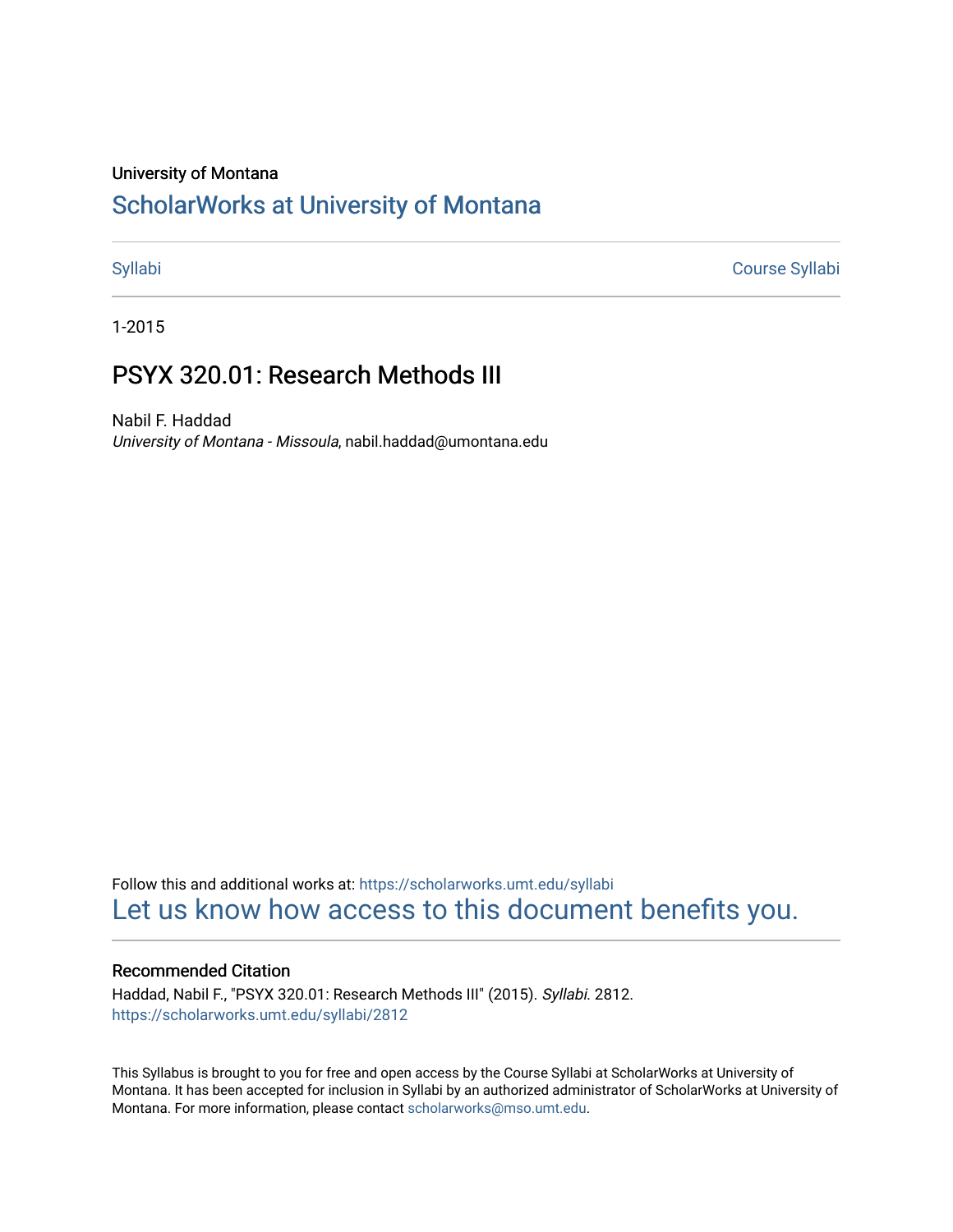# **PSYCHOLOGY 320 RESEARCH METHODS III SYLLABUS SPRING 2015**

# **Instructor Information**

| Instructor:   | Dr. Nabil Haddad, Ph.D.                            |
|---------------|----------------------------------------------------|
| Office:       | Skaggs 371                                         |
| Email:        | nabil.haddad@umontana.edu                          |
| Phone:        | (406) 243-4384                                     |
| Office Hours: | Tuesday & Thursday noon-1:00pm, and by appointment |
| TAs:          | Laurel Anne Yorgason                               |
| Office:       | Corbin Hall 333                                    |
| Emails:       | laurelanne.yorgason@umontana.edu                   |
| Office hours: | ТВА                                                |

Meredith Reynolds Skaggs 368 [meredith.reynolds@umontana.edu](mailto:meredith.reynolds@umontana.edu) **TRA** 

# **Required Textbooks**

320 Manual (UM Bookstore), and APA Publication Manual-6<sup>th</sup> Edition

### **Course Description**

Tests: None Assignments: Plenty

This course is intended to give you an appreciation for conducting research and to better prepare you for graduate work in Psychology. I have two general objectives that I hope you will be able to achieve upon completing this course. I hope that you will become better consumers of psychological research and that you will learn the basics of how to conduct psychological research. In order to accomplish these general objectives, you will be required to engage in every aspect of conducting research, from the library use to final writing or research reports. In addition, this is an Upper Division Writing Course; it is designed to train you to write in the discipline-specific APA style.

# **Specific Objectives**

- 1. Learn how to use research resources in the library
- 2. Learn how to evaluate and synthesize published research reports
- 3. Learn how to use published works to better design your own experiment
- 4. Learn how to conduct experiments, collect the data, and analyze them
- 5. Learn how to write, in APA style, research reports, and research proposals
- 6. Learn how to design your own research proposal

In other to accomplish these specific objectives, you will have to learn how to think as a researcher. This skill can best be learned by actually engaging in the enterprise itself, as opposed to reading about it. Therefore, you will be asked to do some homework, to conduct experiments in class and to write the "articles" describing them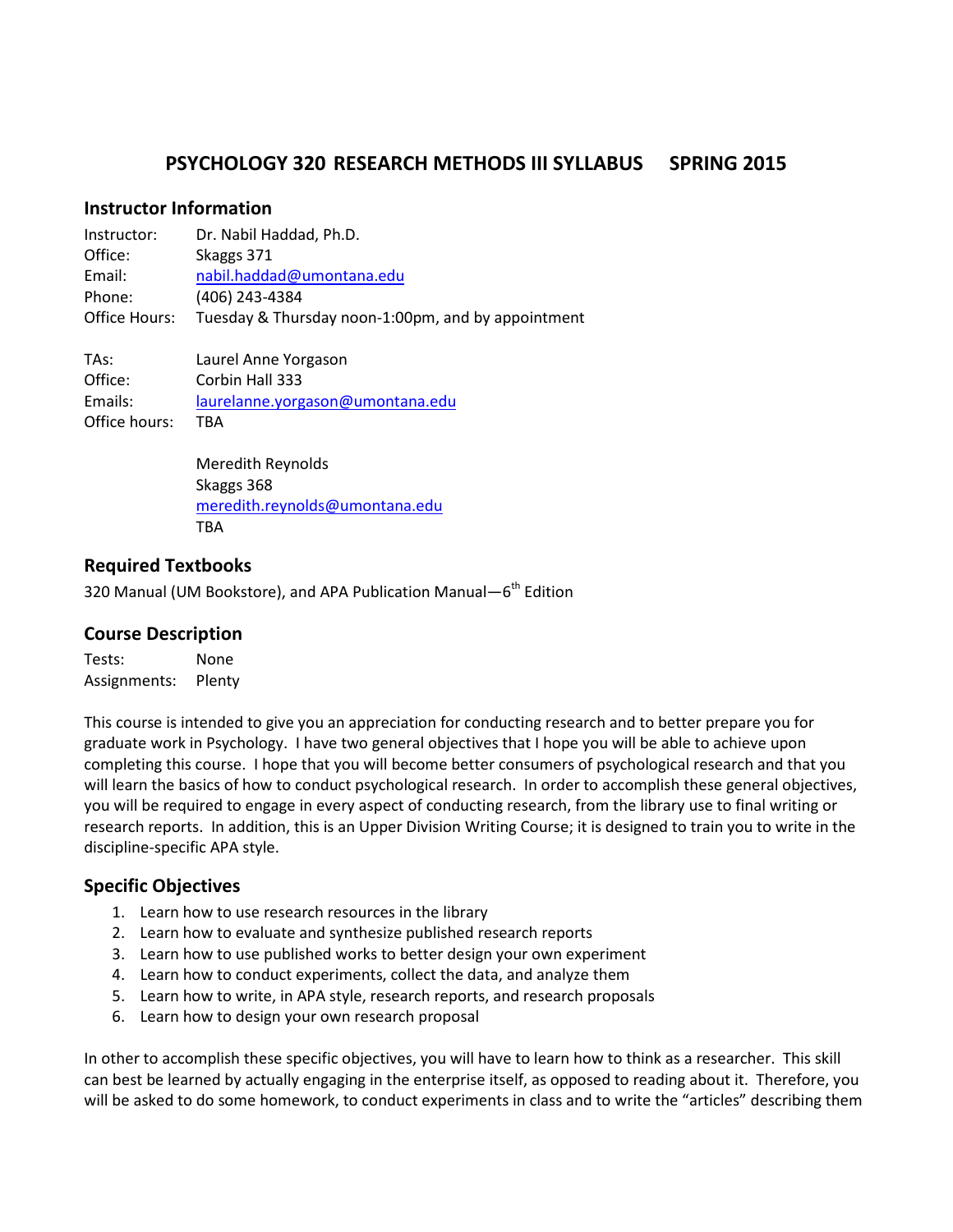and, finally, to provide a prospectus for an experiment of your own design. Each assignment will be discussed in class before it is made. I will also explain how each assignment meets one or more of these objectives.

# **Course Guidelines, Assignments, and Expectations**

#### **Homework Assignments—20 points each**

There will be a number of assignments in this course. They will cover library work, journal exposure, ethics, etc. These will be handed out to you at monthly intervals. Each will have a deadline which must be met. Late papers will cost you 10% of the grade for every day you're late. You will have at least a week to turn in each assignment. Therefore, no excuses for late work will be acceptable.

#### **In-class Experiments—40 points each**

We will conduct a minimum of three experiments in class. Some will be designed ahead of time for you. Others will be the product of a class effort. In all cases, you will collect data, analyze it and write a research article on that experiment. The article must conform to the APA format. Every step of this process will be fully explained in class before you embark on it and every step will be related back to the objectives listed above. For example, before the written paper is assigned, a minimum of two class periods will be spent on instructions on how to write in APA style and on exercises designed to illustrate such writing. Each article will be graded on a 40-point scale. After grading the first article, we will hold a writing workshop in class and go over your product. You will have an opportunity to learn from your own mistakes and to rewrite the article, if you wish. The higher grade will count for your grade in the course. After that, each write-up will be final, no workshop will be held, and you will be responsible for seeking individual help when needed. Your TAs and I are ready to go over your initial drafts and to help you with them. Please make good use of our office hours.

The 40 points will be assigned according to the following factors:

- 1. Appropriate English usage 10 points
- 2. Development of ideas 10 points
- 3. APA format 10 points
- 4. Accuracy 10 points

These factors will be addressed in class and during the workshop; we will define the criteria for grading each factor. The assignments listed earlier are designed to help you write better reports—as in the workshop. If you take them seriously and if you start reading research articles that you are personally interested in, you should perform well.

#### **Prospectus—80 points**

You are required to submit a proposed study at the end of the quarter. The topic can be derived from any psychological area of study. However, the study must be an experiment. It cannot be a correlational study or survey. To aid you in designing an experiment, see the "proposal" section in the manual. It includes the following:

- a) Problem identification and hypothesis testing
- b) Independent and dependent variables

You will be required to fill out the proposal's worksheets and turn them in. You will also make an appointment to discuss your work on the project up to that time. No student will be allowed to turn in the final project without first accomplishing these preliminary tasks. I believe, strongly, that a structured approach to designing your experiment will benefit you more than worrying, panicking, procrastinating, and attempting to get it down on paper at the last minute.